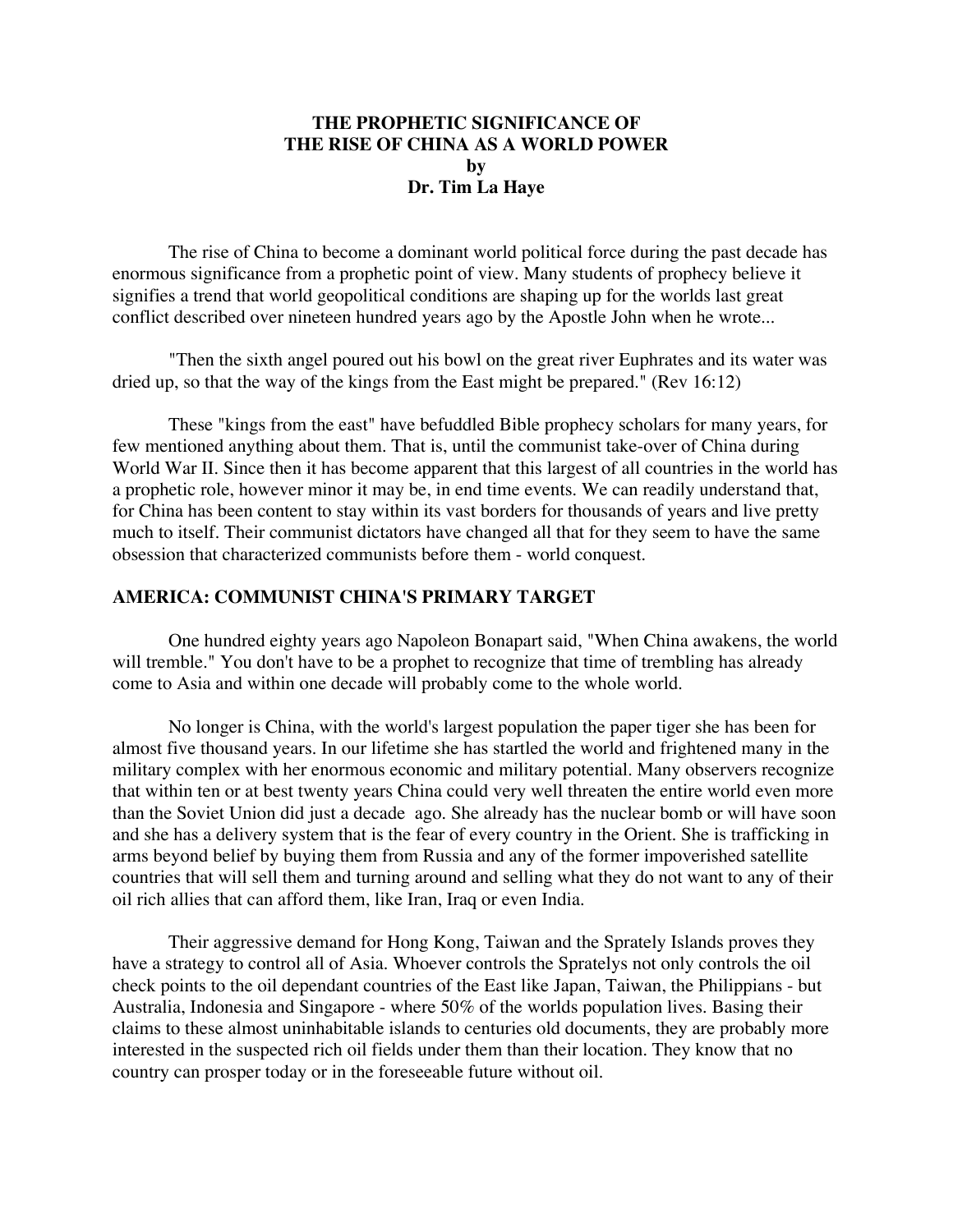But it is not just the Orient they are interested in. In 1997 they almost negotiated an incredible coup in the Americas. First it was disclosed they had leased an important pier in Long Beach, California, being vacated by the U.S. Navy for their government owned COSCO company to help speed their enormous imports into the United States. Our balance of payments with them already shows a deficit of \$50 billion dollars and is expected to go as high as \$70 or \$100 billion, a tribute to the greed of American capitalists whose concern for profits exceeds their concern for the safety of our country. Another still amazing effort was their attempt to gain a foothold in the Panama Canal area when the U.S. withdraws from that region before the turn of the century. By long term leases at each end of the canal they could virtually control the shipping through the canal. Some military experts believe this could force the United States to have two separate Navy's, for no longer in emergencies could warships be sent to support our naval forces from one ocean to the other - without China's permission. At this writing neither of these negotiations have been finalized, but it does show the long-range goals of the Chinese Communist government.

Keep in mind, China is not controlled by democracy loving liberals like most countries in the world. Their leaders are among the most dedicated communists in the world. They are not "agrarian reformers" or "progressives" as our liberal media tried to represent them a few years ago. They are a ruthless group of elite gangsters who have stolen the opportunity for freedom from the 1.2 billion freedom loving Chinese people and have never wavered in their plan to use China as a military platform from which to conquer the world. The events of the next two decades, if indeed we have that long, will prove that point. It is obvious that the obsession of America's leadership to appease these ruthless communist leaders will strengthen their position and weaken ours. Liberal American leaders have never been able to deal successfully with communists, much less with Oriental communists. Our leaders have assumed when communist gangsters become dictators or "presidents" of their country that they become nice people whose word can be trusted or for that matter, whose signatures on treaties can be trusted. History shows that is a naive concept. Only former President Ronald Reagan who regarded communists for what they were, "an evil empire," understood them. He dealt with diplomacy backed by force, that is why the Soviet Union finally collapsed.

Appeasement seems to be the watchword of the present leadership in our country - which is why the World Bank, which is controlled and financed by the American Taxpayer, has financed the Chinese economy until all experts expect it to challenge our own economy for world markets in ten to twenty years. When I was in Beijing in 1995 I read the English version of the Asian Press and saw the Chinese government bragging about the fact that they had obtained the highest loans from the World Bank of any country on earth. Twenty-two billion dollars! For several years they allowed American companies to buy twenty-five percent of corresponding companies in China (to gain capitol). If you were to drive through Beijing you would no doubt be dumbfounded to see the names of countless American companies that have affiliates in China. This of course has contributed to our enormous trade deficit that has provided China untold billions to support their socialistic economy.

If further evidence is needed that China has indeed awakened from her centuries old economic slumber that should have been erased for those who saw the TV special recently showing that of the ten tallest building in the world, seven of them are in China! (Not exactly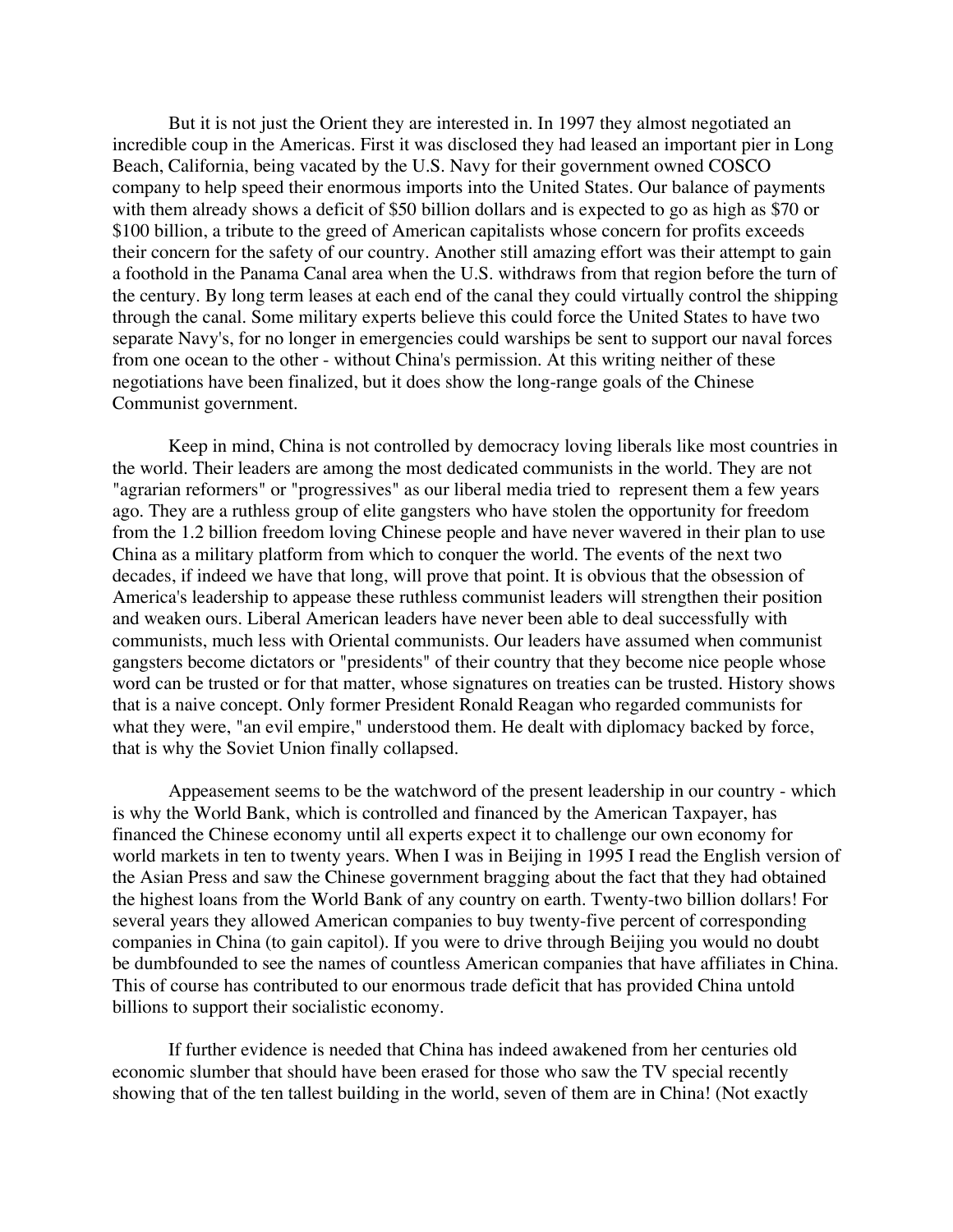ideal places to be during the enormous earthquakes prophesied for the coming Tribulation period.)

### **THE GREATEST POLITICAL SCANDAL IN AMERICAN HISTORY**

In a desperate attempt to be reelected in 1996, Bill Clinton took millions of dollars in illegal campaign donations for himself and his party. Much of it came from the Chinese Communist government. It is reasonable to ask - What concessions were promised the communist leaders of China in return? For historically using state money as bribery is an accepted path to obtaining national communists objectives. Renewal of Most Favored Nation (MEN) trading status, which the President asked for and received in 1997, was obviously one objective. In spite of the fact that he ridiculed George Bush in 1992 for granting them the same trading preferences.

Even though fifty-five witnesses have fled the country, pleading the Fifth Amendment, or refusing to testify before congress it is common knowledge that special favors were promised for that early cash that bought the TV ads that guaranteed his reelection in 1996.

The payoff that U.S. veterans find most odious is that after the Clinton administration rejected the U.S. Marines request to occupy a strategic pier in Long Beach, California, being abandon by the U.S. Navy during the downsizing of our military - it was leased to the Chinese Communists instead. Prophecy writer and political analysts, John Wheeler Jr., describes it;

In 1996, Clinton and his top aides met with Long Beach officials to urge the city to make the deal with the Chinese Ocean Shipping Company (COSCO), which promises to infuse fresh money into the cash-strapped local economy. The Chinese would rent the port facility for \$14 million per year.

The huge 600-ship merchant fleet has long been suspected of various illegal activities by U.S. authorities. In 1992 the Federal Maritime Commission fined COSCO \$400,000 for providing illegal kickback in violation of the 1984 U. S. Shipping Act.

In 1996, U. S. Customs agents intercepted a shipment of 2,000 AK-47 assault rifles aboard the COSCO ship Empress Phoenix, which was docked at Oakland, Cal. The weapons were shipped by the Poly Technologies Group and were intended for sale to street gangs in Los Angeles. The main problem with allowing the Chinese to operate a port terminal in the defenserich environment of Long Beach involves national security.

"I am astonished that we would be providing COSCO, a known tool of the Chinese People's Liberation Army, with a beachhead anywhere in California, but especially in Long Beach, " said the Heritage Foundation's Asian expert, Richard Fisher. "I can't even begin to imagine the degree or amount of under-the-water, on-top-of-the-water and land-based surveillance that would be needed to ensure that COSCO did not use this port for intelligence gathering, insertion or recovery of agents, or other forms of espionage, " Fisher said.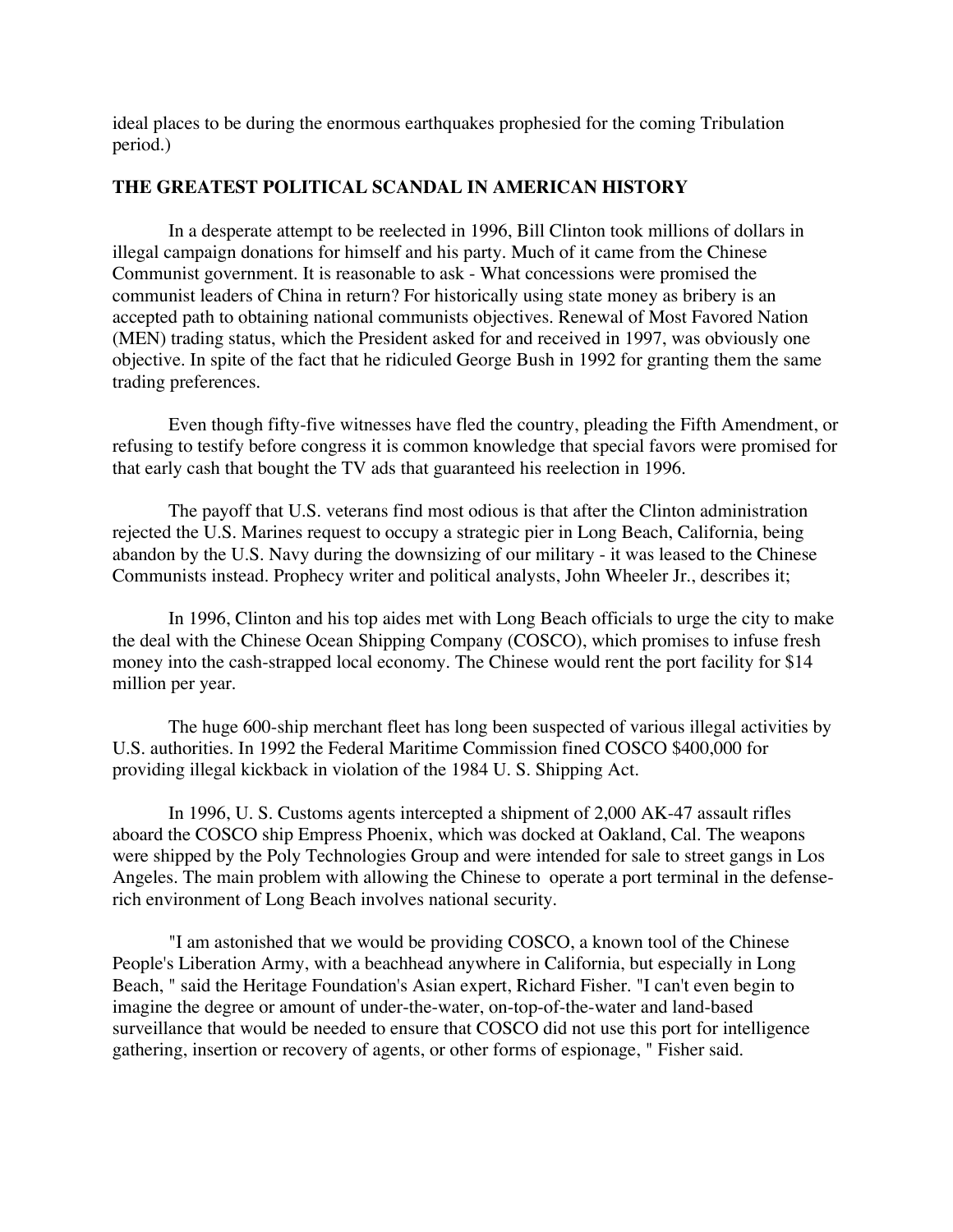Rep. Gerald Solomon (R-NY), chairman of the House Rules Committee, urged Attorney General Janet Reno to appoint a special counsel to investigate the plan. "Everywhere we turn, we see China taking active measures to compromise, infiltrate, neutralize or otherwise undermine American economic and security interests," Solomon said. "Is this what China is getting in return for its big contributions to Clinton and DNC campaign coffers?"

A Chinese-American entrepreneur named Johnny C hung made more than 50 visits to the White House during Clinton's first term. Chung took six Chinese officials - one of whom was a COSCO adviser- into the White House in 1996.

Chung donated \$366,000 to the Democrats during that period, including a \$50,000 contribution he hand-delivered to Hillary Clinton's aide Margaret Williams at the White House, in violation of federal law. The money was later returned to Chung.<sup>1</sup>

Outcries from irritated citizens and veteran groups alerted the U.S. Congress and the agreement was put on hold temporarily, pending the outcome of the 98 elections. In the meantime the recent red carpet treatment extended to the new dictator of China included an October welcome at the White House usually reserved for kings and potentates of friendly nations could also be considered a pay-off. What has many observers worried is that there may still be other secret agreements that must be met which will further compromise the military and industrial security of the United States.

Of one thing we can be certain, China is not going to go away. Liberal Americans who have a long history of trusting socialists and communists fail to recognize the present leaders of China as the real threat they are to the world – and one billion, two hundred million people will not be denied! More important, John the revelator saw them as players on the world scene in the end times.

### **CHINA AND THE BIBLE**

Very little is said about China in the Bible. In fact, what is said includes more than just China, for the term "kings of the east" really means "kings of the rising sun" which would include Japan and possibly other Asian countries. As Dr. John Walvoord, considered the dean of prophecy scholars living today, writes of this expression;

There has been some tendency to take the expression "the kings of the east" literally, "the kings of the sunrise'-as referring specifically to Japan where the rising sun is a symbol of its political power. However, it is more natural to consider the term, "rising sun" as a synonym for east... $<sup>2</sup>$ </sup>

Some Bible teachers suggest that "the Smite" referred to in Genesis 10:17 and again in the prophecy of Isaiah 49:12 is where the "land of Sinim" is located. These "Sinites" along with other peoples evidently settled in the east in what we know today as China, after God scattered them from the Tower of Babel, and became isolated from the rest of the world.

There is little doubt that those earliest settlers carried with them after the great flood the stories of creation and the one true God. One of the things early missionaries to China pointed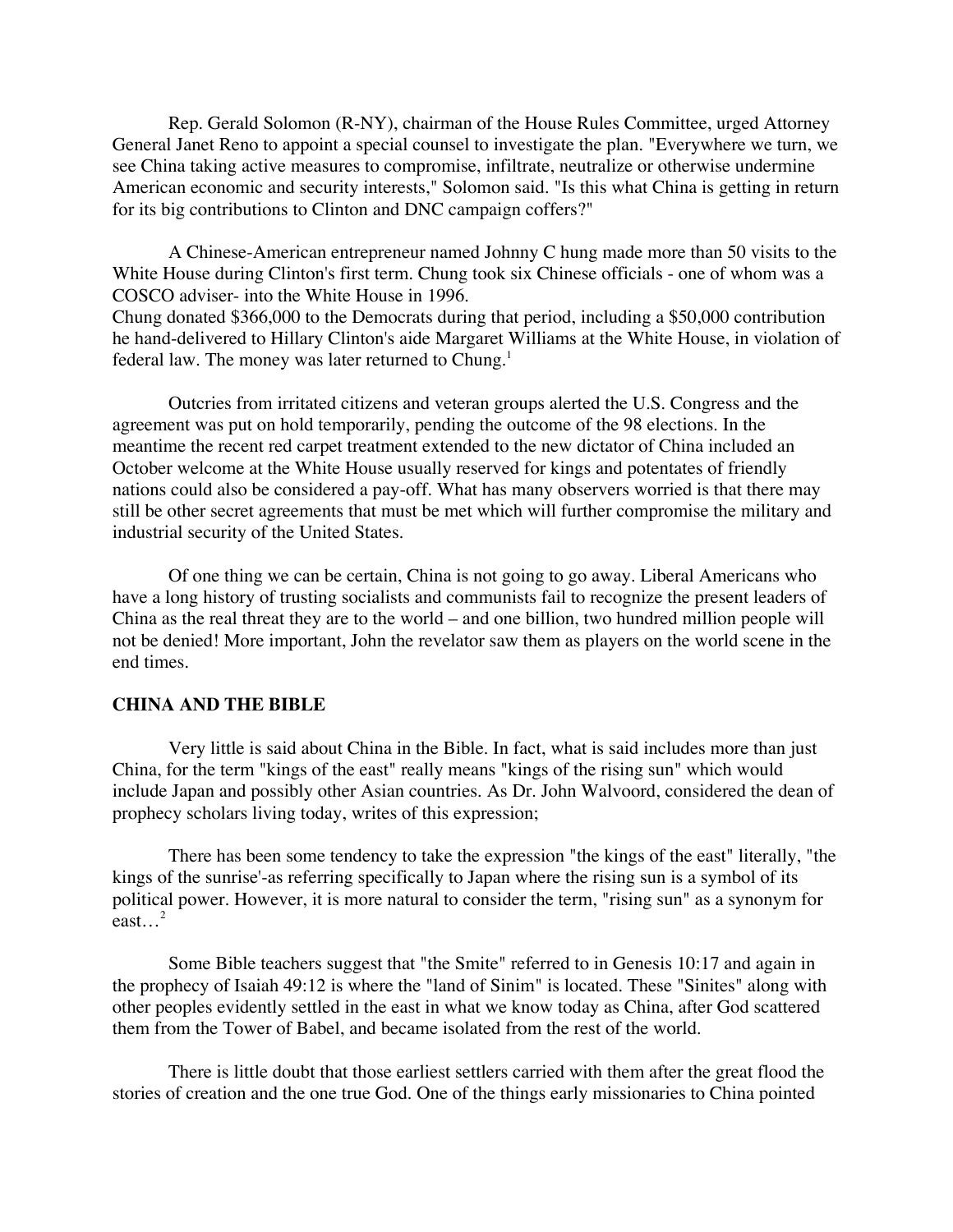out is the truth of God in the Chinese pictographic language. My brother-in-law was a missionary to Taiwan for over twenty years and shared with me that the Chinese name for God is "Shang Ti," which is made up of two pictographic symbols, "above" (or heavenly) and "emperor." The Chinese name for God is Heavenly Emperor. In a country that worships many gods it is interesting that the earliest of Chinese characters (going back as some suggest, 4,500 years ago) means they recognized one that is above all emperors, or gods, as the "Heavenly Emperor."

### Chuck Missler writes;

Another example is the word "boat" made up of three Chinese characters; vessel, eight and mouth - which could be a carry over from the eight mouths on the ark. The word "beginning" (of sin) combines the pictographs for "woman, secretly and mouth." The Chinese word for devil combines four words; motion, garden, man, and privately. Even more obvious is the word for "desire or covet." It is made up of two trees and the symbol for woman.<sup>3</sup>

Doubtless there are many other Chinese characters that could be traced to Genesis before the Tower of Babel. Another interesting factor students of China find is that the most ancient Chinese calendars are seven-day calendars. Given their pagan background one can only speculate that too is a carry over from Genesis. Geographically the Euphrates River, one of the first rivers mentioned in the Bible, has served for centuries as the natural dividing line between east and west. It is evident to Bible scholars that Judaism and Christianity had an enormous impact on the world west of the Euphrates River, but very little influence on the east. Instead the Master Deceiver has damned the billions of souls of the peoples of the east with a succession of false religions. First there was Confucianism, then Buddhism, Hinduism, Taoism and combinations of all of them. The dragon, the official symbol of China, overpowered the primitive Biblical teachings possessed by the first settlers with the polytheistic pantheism they have today. The idea that god is all and all is god is really a rejection of the God of the Bible.

There is little doubt that the early settlers of Asia carried with them the account of the one true God and his early acts of creation, the Garden of Eden, the fall, and the world wide flood in the days of Noah. Unfortunately, the devil, the deceiver of the minds and souls of mankind made the Orient his chief capital for the religions of Babylon. In Rome you have Babylonish mysticism mixed with Christianity. In China you have the pure religion of Babylon - Polytheism - the worship of many god's.

Joseph Lam, who loves China, having been born there to missionary parents who spent most of their lives there, believes the national symbol of China, which is a dragon, is the true symbol of the God of China. In the book of Revelation our Lord called him a "liar and deceiver." The Apostle John calls Satan a dragon, and predicts that when he is cast out of Heaven he will deceive billions of people into taking the mark of the beast and worshipping his image (Revelation 13). During the Tribulation that old serpent the devil will lead billions to reject Christ and worship himself.

The story of how he made China and the Orient his personal religious prison, successfully closing them off to the gospel for almost two millenniums is too lengthy to go into here.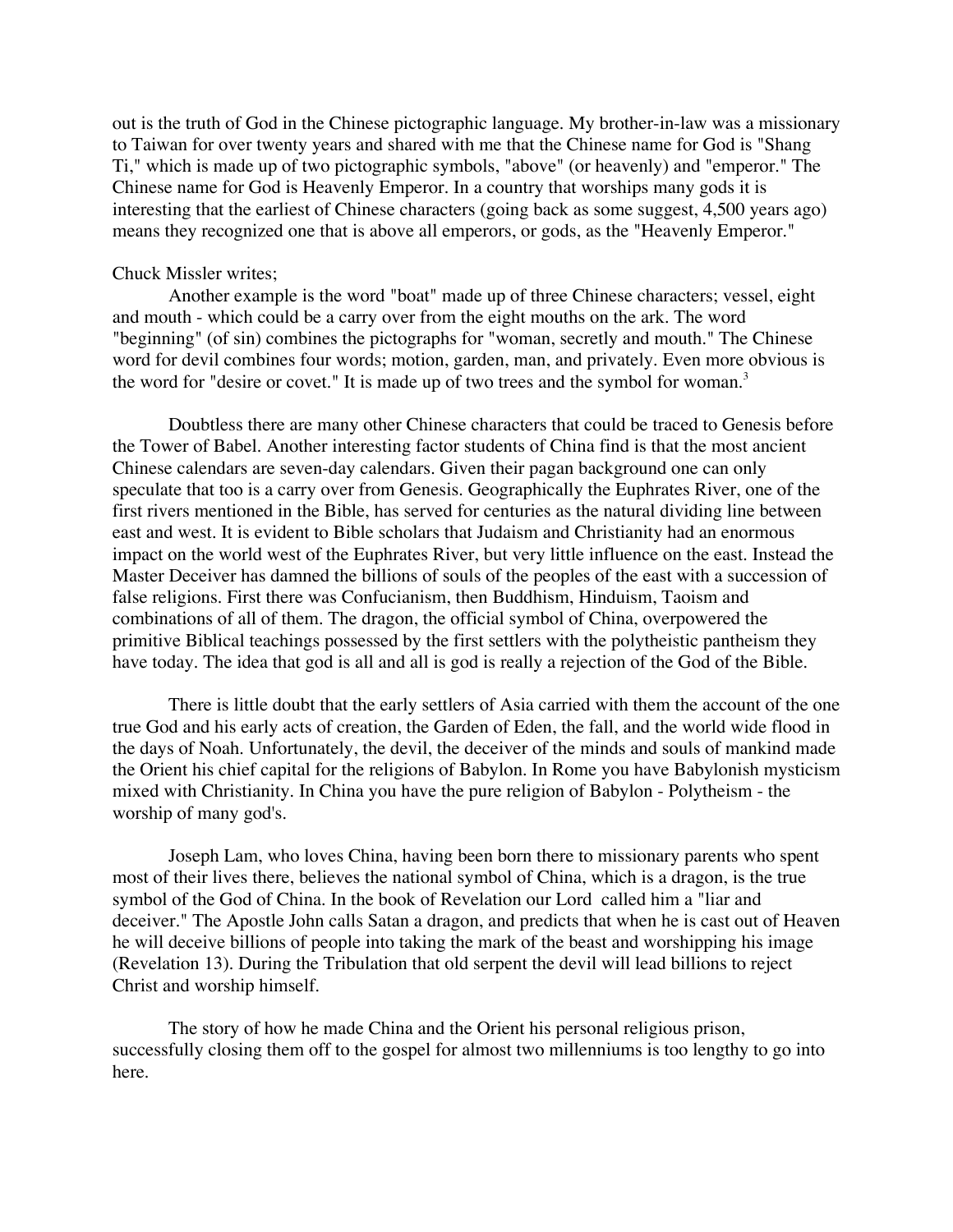Dr. Henry Morris writes of the Chinese;

For ages they have been dominated by religions (Buddhism, Confucianism, Hinduism and others) which are fundamentally evolutionary religions. That is, they all envision an eternal universe, with no concept of a transcendent, omnipotent, personal God who created all things. Their emphasis is solely on present behavior. To them history consists mostly of interminable cycles, without beginning or ending.

Associated with these pantheistic systems was (and is) always the worship of spirits. Whether these are understood as spirits of ancestors or as the spirits of trees and other natural objects, such worship is in reality worship of demons, or fallen angels. Such religions thus are also commonly associated with idolatry. This eastern religion-whatever specific form it may assume in a particular time or place-is essentially the same old worship of idols which God's prophets continually condemned. Comprising a monstrous complex of evolutionary, pantheistic, polytheistic, idolatrous, astrological, animistic humanism, it is merely a variant of the primeval religion introduced by Nimrod at Babel and promulgated through the world by the confusion of tongues and subsequent worldwide dispersion from Babel. By its very nature it lends itself to control of its devotees by demonic influence.<sup>4</sup>

#### Joseph Lam writes;

The Himalayan Mountains of Tibet and Nepal gave Lucifer the high ground he adores (Isaiah 14:13-14). He dwells in high places like the sacred mountains of Taishan in Shandong province. All his false temples are amazingly similar-reaching upward to heaven. Be it at the Tower of Babel, the pyramids of Egypt, the Inca copies of ancient Ziggarots in Mexico, Egypt, or the stupas of Burma-all exalt the concept of man and demons reaching upward. It is no surprise that so many forms of animism, demon worship, Hinduism, and Buddhism have been born in the Himalayan Mountains.<sup>5</sup>

It is not difficult to see how the master deceiver of the souls of men can easily deceive "the kings of the east" and their followers into making the long trek west to the Meggido Valley to do battle with the King of Kings. Already steeped in humanistic religions for centuries and currently controlled by humanistic communists with an obsession for world conquest-their vision of spreading their might and culture over the entire world will make them easy targets for one last gigantic deception - Armageddon.

### **CHINA SUFFERED THE AFFECTS OF ISRAEL'S SIN**

When God performed a biological miracle on the loins of Abraham and Sarah over 3500 years ago, he created a nation He intended to be his "torchbearers" to bring the light of His grace and truth to the whole world. His blessing on the nation during the early reign of Solomon that caused the queen of Sheba to say, "the half has not been told me" (I Kings 10:7), indicates that God wanted to use Israel as a powerful testimony to the peoples and nations of the world that He blesses those who obey Him. Unfortunately, Solomon later disobeyed God and permitted his wives to bring in their pagan worship. After his death many Israelites followed them to paganism. So many that God finally permitted a pagan nation to take them into captivity and their lamp was almost extinguished. Instead of being a nation blessed of God the centuries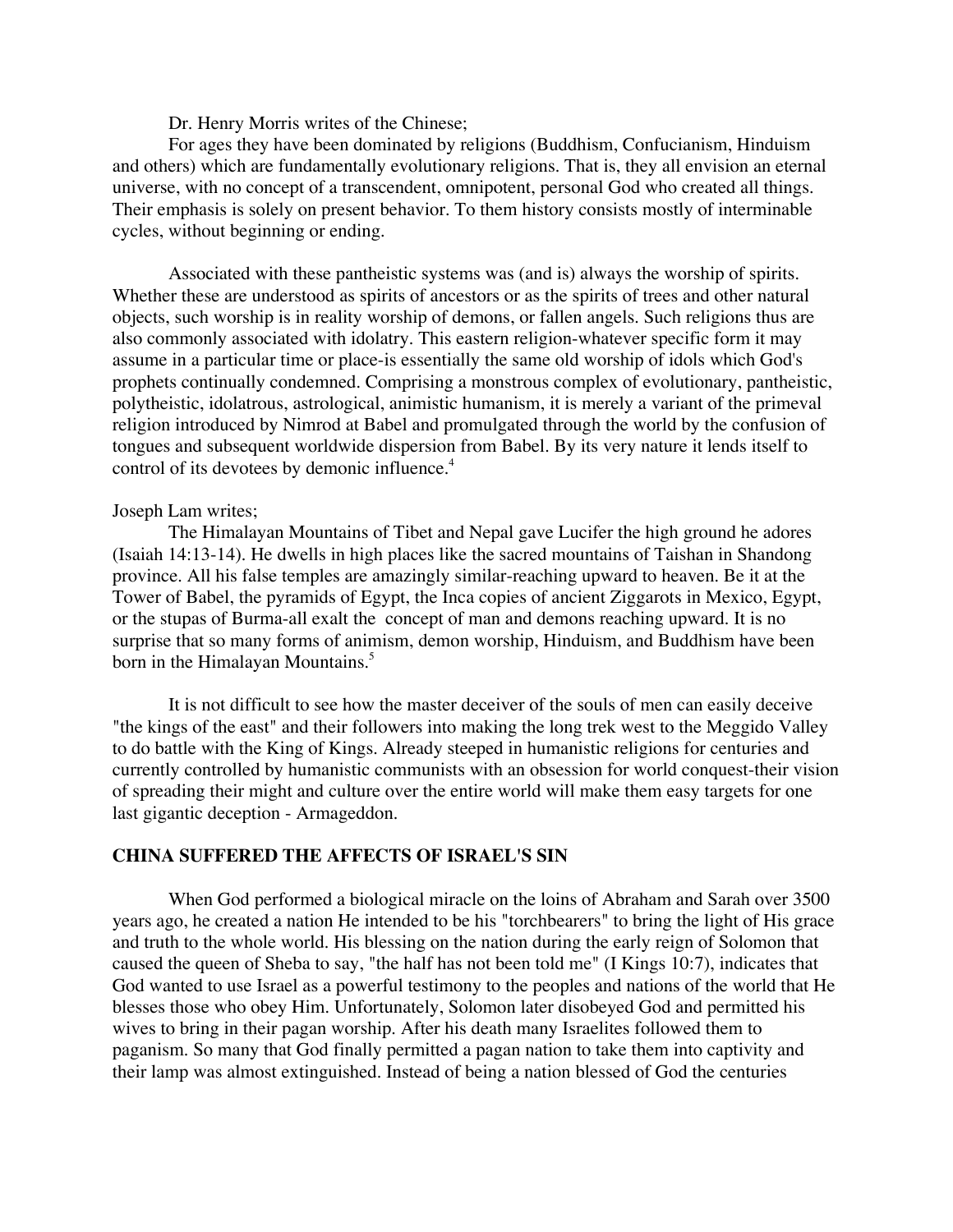showed they incurred the curse of God for their disobedience. The rejection of their own Messiah was of course the last straw and they were driven from the land for eighteen hundred years.

In all probability, one of the areas of the world God intended them to evangelize was east of the Euphrates. Joseph Lam reminds us;

King Solomon traded with China. The ancient Silk Road superhighway went from the New Testament port of Antioch to Changan (Sian). Silk routes also went by sea from Jerusalem to Ningbo in the Tang and Song dynasties. The caravan land routes went through Baghdad and connected with nearly all the ancient capitals from Babylon to Khanbalik (Beijing). <sup>6</sup>

There were plenty of ways to get the message behind those vast mountain passes if Israel had only been faithful to God instead of worshipping idols.

### **CHINA'S ANTI-CHRISTIAN OBSESSION**

The story of missionary efforts in China is a heroic tale, but not nearly as successful as in other countries where the people are not so exposed to demons and spirits of devils. After over one hundred years of courageous efforts there are estimated to be 60 million Christians in China. We all rejoice at this many born again souls, but that is only one half of one percent of the population. Few countries boast of more continuous persecution of Christians that even today is rampant. It has long seemed to us that the U.S. State Department and the current administration are blind to the human rights violations of Christians throughout the world, especially in China. There is however much more than politics involved, there is a satanic struggle in the Orient today, between the spiritual "powers of the air" - Satan, against the Spirit of God.

When we were in Beijing we interviewed several Christians secretly. They know what it is like to be persecuted and to live under the constant threat of persecution. Several of the Christians we talked with indicated they first heard the gospel over short wave radio through which the Spirit of God witnessed to their empty heart. Several were former Buddhists, another a committed communist. All admitted emptiness in their hearts prior to turning on the short wave radio broadcasts out of Hong Kong. There is something satanic to the opposition that Christians are subjected to behind the bamboo curtain. While in their country we learned they had two kinds of churches. 1) The approved or mainline churches that agreed not to teach the forbidden doctrines of the inerrancy of Scripture and the Second Coming of Jesus Christ. (The two doctrines Satan has always opposed!) 2) The underground or house churches teach the whole Bible until they are discovered and imprisoned. It is in these house churches where thousands are coming to Christ each week.

#### Joseph Lam puts it in perspective;

In the West, we think of bomb-making instructions on the Internet as dangerous. Not to the dragon. To him, the "most dangerous" message on the Internet is the "Second Advent of Christ." The soon return of Christ is the message the thought-police most want to censor out. In fact, in many areas the police are registering modems and even fax machines in order to keep the end-times message of Christ's return from being circulated. You see, Chinese Christians believe passionately that Christ is coming again, not just someday-but "in this generation." The dragon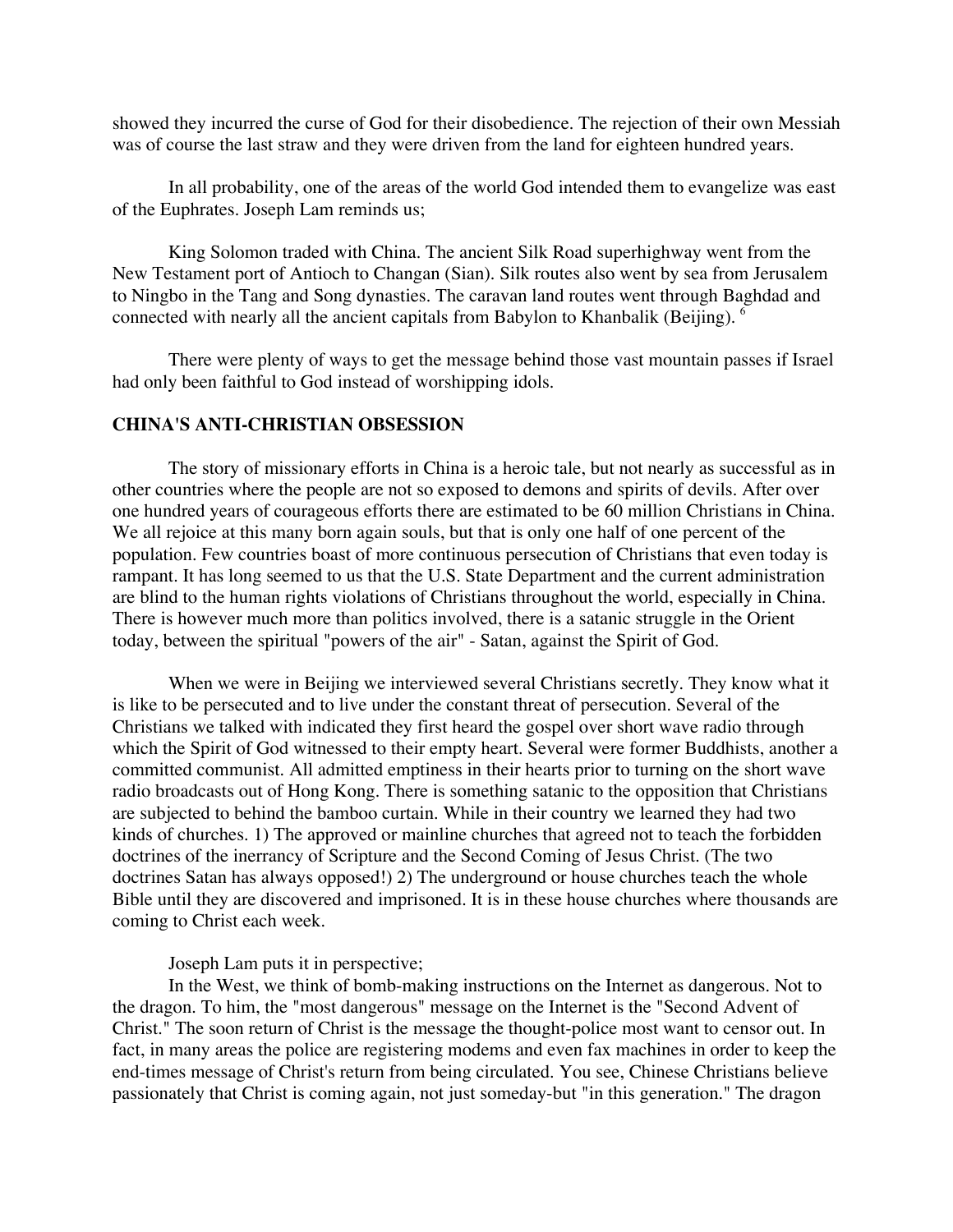knows he must stop this Apostolic message of hope. If somehow he can stop these New Testament-style Bible studies, he knows he will cripple Church growth in China.

The kingdom of God and the Second Coming of Christ are the rarest sermon topics preached in China's government-controlled pulpits... The dragon persecutes the house churches because he is terrified of the end-times gospel they preach. This message liberates the people from bondage to their control and so it has to be denounced as "anti-revolutionary" superstition.

• Christians are consistently forbidden the right to do any public evangelism of any kind. Private worship is reluctantly permitted but gospel preaching is banned.

• Directives to the state-controlled churches warn pastors not to preach the message of Revelation.

Pastors in congregations of the "Three Self Patriotic movement" skip liturgical readings about the second coming of Christ such as Hebrews 9:28 and Rev. 19 and 22:20- 21

• Sunday School teachers are not allowed to discuss the "day of the Lord" predicted in both the Old and New Testaments.

The Olivet Discourse, recorded in three of the four Gospels is forbidden (the most important outline of prophecy in Scripture)

• Many Chinese hymns of advent, missions, judgment, and the millennial reign of Christ are no longer sung in registered Chinese churches. Such music isn't politically correct. Lam concludes, "Nothing so upsets the dragon as the mention of Christ's return, and nothing so comforts the Chinese church and missions. "7

I could not help thinking that in America, where pastors have the freedom to preach anything they please, thousands of churches never hear that Second Coming message. Not because they are forbidden by government, but because they were tricked by seminary professors into thinking it is "confusing" or "not relevant for today." Satan uses different tactics in different cultures-anything that will produce silence on the Blessed Hope of Christ's soon return. Why? Because there is no more spiritually motivating teaching in the entire Bible.

# **THE KINGS OF THE EAST DO NOT INCLUDE EZEKIEL 38-39**

Some writers have fused the emergence of China and "the kings of the east" of Revelation 16 with the destruction of Russia and her Arab allies of Ezekiel 38 and 39. A closer examination of the two passages will indicate that they are not the same in people, mission or in timing. The prophet Ezekiel had what today is considered "the near east" coming down against Israel, while John the Revelator saw the kings of the east joining the kings of the whole world to go down to Israel against Christ the Messiah in the Battle of Armageddon. They are definitely two separate battles - at least seven to ten or more years apart.

# **THE IDENTITY OF "GOD AND MAGOG"**

"Magog" is an ancient name for the nation now known as Russia. "Gog" merely means "the chief prince of Magog," or more literally, the chief prince of "Meshech and Tubal" (Ezekiel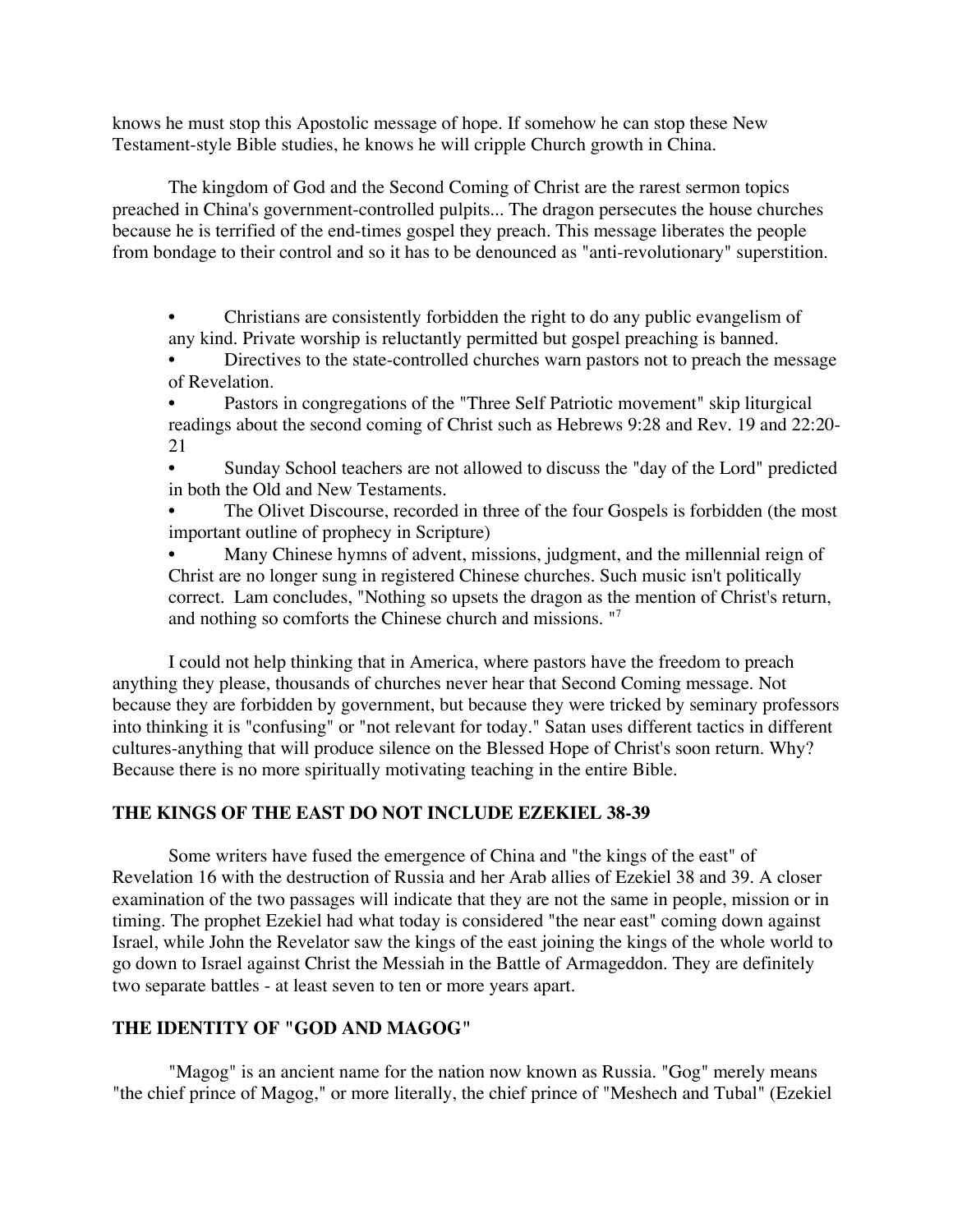38:2-3; 39:1). Genesis 10 helps to establish the identity of these people. Magog was the second son of Japheth who, according to Josephus, the great Jewish historian, settled north of the Black Sea. Tubal and Meshech were the fifth and sixth sons of Japheth, and their descendants settled south of the Black Sea. It is believed that these people intermarried and became known as Magog, the dominant tribe. The name "Moscow" derives from the tribal name "Meshech," and "Tobolsk," the name of the principal state, from "Tubal." The noun "Gog" is from the original tribal name "Magog," which gradually became "Rash," then "Russ," and today is known as "Russia."

Another significant reason for identifying Russia as Magog is her geographical location. The Bible usually describes geography in relation to Israel. For example, "south" means south of Israel' "north" signifies north of Israel. The only likely exception would come in this instance, in that Ezekiel was in Babylon when he spoke the prophecy. A case could be made that he may have meant "north of Babylon" when he said, "You will come from your place in the far north" (38:15), or "I will bring you from the far north and send you against the mountains of Israel" (39:2).

While looking at a map it is easy to see that it doesn't matter whether one starts in Israel or Babylon; north in either case leads to the broad expanse of the former Soviet Union. Unquestionably the invading forces that will march against the nation Israel, recalled from the nations of the world and established in her own land, will be led by Russia.

### **RUSSIA'S ALLIES**

There is general agreement today on the identity of Russia's allies as primarily the Muslim countries. The only war that Russia has ever fought alone was being lost to Afghanistan. We can be certain that the Russians will not invade Israel alone. The prophet stipulates that they will bring "many nations with you,... hordes gathered about you" (Ezekiel 38:6-7). But he also notes that Russia will be in command (v. 7).

Russia's confederates, as disclosed in Ezekiel 38:5-6, are among her current friends. Those not in her orbit of friends at present are being cultivated either secretly or openly. When Russia comes down to invade Israel, she will use Middle East hatred of the Jews to her advantage and inveigle these nations to help her in the fighting.

This will probably be the most massive invasion army assembled in the history of the world - all in opposition to Israel, a nation of less than 4 million people. For the first time since World War II, Israel's friends will betray her.

When Russia's invasion forces rattle their spears, the western democracies, including America, will use the impotent instrument of diplomacy instead of the one power that all terrorists, murderers, dictators, and lawless individuals or nations understand: force.

### **GOD DELIVERS ISRAEL**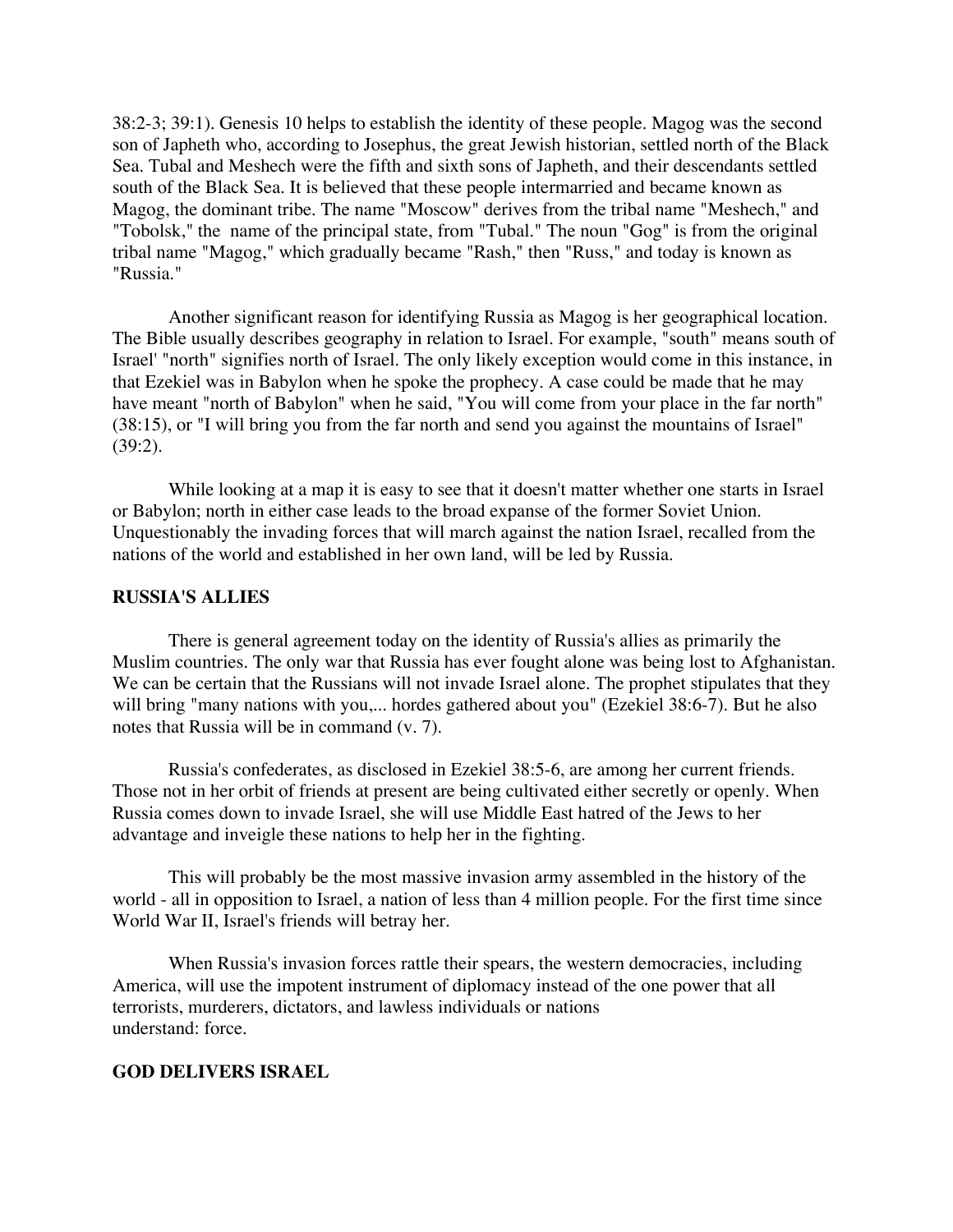The scenario that develops at this point in our prophetic story is exciting. Confronted by overwhelming forces from Russia and forsaken by her friends, Israel will turn to God, and He will do for modern Israel what He did for ancient Israel. As the God over all forces. He will deliver Israel from the hands of the oppressor. As certain as it is that Russia and her Middle East hordes will come down against Israel, so certain is it that God will destroy the invading forces and deliver Israel supernaturally.

The prophet does not leave us in doubt as to the methods that God will use in this destruction. It is noteworthy that this in not the first time they will have been used by the Almighty, for all of them have precedence in the Old Testament.

### 1. A mighty earthquake

"For in My jealousy and in the fire of My wrath I have spoken: 'Surely in that day there shall be a great earthquake in the land of Israel, 'so that the fish of the sea, the birds of the heavens, the beasts of the field, all creeping things that creep on the earth, and all men who are on the face of the earth shall shake at My presence. The mountains shall be thrown down, the steep places shall fall, and every wall shall fall to the ground." Ezekiel 38:19-20

Evidently God permits the Russians and their hordes to begin an airborne invasion while the infantry launches a ground assault. But at a strategic moment He generates a powerful and destructive earthquake that causes people to "tremble" at His presence. This catastrophe will manifest the power of a supernatural God.

## 2. The sword of the Lord

"I will call for a sword against Gog throughout all My mountains," says the Lord God. "Every man's sword will be against his brother." Ezekiel 38:21

3. Plague and bloodshed

"And I will bring him to judgment with pestilence and bloodshed..." Ezekiel 38:22

### 4. Floods, hailstones, burning sulfur

"...I will rain down on him, on his troops, and on the many peoples who are with him, flooding rain, great hailstones, fire, and brimstone." Ezekiel 38:22

## **"WHEN SHALL THESE THINGS BE?"**

Whenever we discuss the future events of Bible Prophecy, someone immediately asks, "When will this take place?" Admittedly, Bible teachers do not concur as to the "when" of this event. But for at least four reasons it cannot be confused with the Battle of Armageddon.

1. Armageddon is not directed against Israel, but constitutes an attack on the part of the world's nations against Christ (see Revelation 16:12-21 and 19:11-21). The deception of the Antichrist and his insane hatred of Jesus Christ at the end of the tribulation period will culminate with his bringing together - even from the Orient over the dried-up river Euphrates - hordes of people against, not Israel, but Jesus Christ, the coming King. That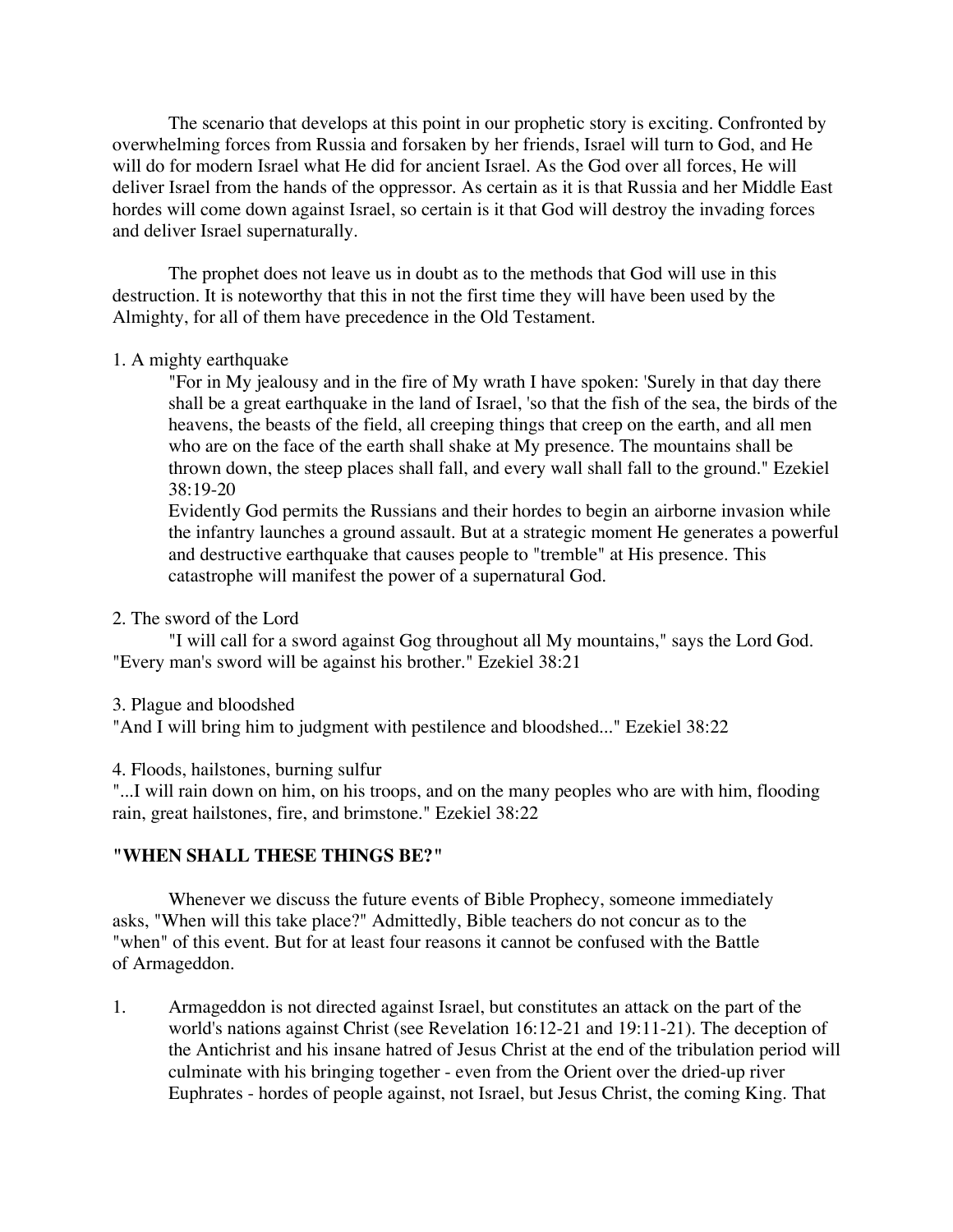he will utterly fail is clearly predicted in Revelation 19. However, this Scripture passage should not be confused with Ezekiel 38 and 39, which to even a casual reader plainly states that Israel is the object of Gog and Magog's hatred. These two attacks are unique and distinct, and I believe they will occur at least ten or more years apart.

- 2. No one-world government is functioning during the events in Ezekiel 38 and 39. The destruction of Russia, as revealed by God to His prophet, will come at a time when - as we have already seen - Israel is the central focus of two confederations of nations. These two confederations - the northeastern confederation of Russia and her hordes vs. the western democracies that do not come to the aid of Israel, cannot coexist in the one-world government predicted by our Lord and His prophets for the seven-year Tribulation.
- 3. Gog comes from the North, the Antichrist from Europe. Gog the prince and Magog the country are predicted to come from the "north parts" (Ezekiel 38:15). According to Daniel 7:8, 24, and 26, the Antichrist comes out of Rome, a mixed blood of Romans, Greeks, and possibly Jews.
- 4. It takes seven years to burn the implements of war (Ezekiel 39:8-10). Armageddon occurs at the end of the Tribulation just before the Millennium. This in turn, according to II Peter 3, begins with a renovation of the earth by fire. It is certain that the Jews will not spend the first seven winters of the Millennium burning the implements of war left over from the Tribulation. Taking these four reasons together, we can only conclude that Ezekiel 38 and 39 are not to be confused with Armageddon. Instead, they occur ten or more years earlier, prior to the tribulation period.

## **WHEN DOES ISRAEL BURN WAR IMPLEMENTS?**

In Ezekiel 39:8-10 we find that after Russia has been supernaturally destroyed, "Those who live in the towns of Israel will go out and use the weapons for fuel and burn them up... For seven years they will use them for fuel." Obviously the Israelis are not going to pile all the war implements together and make an enormous bonfire. In a land that enjoys quite mild winters, they will use the weapons for fuel for seven seasons instead of gathering firewood from the forests.

Two facts stand out in bold relief. First, Israel will enjoy seven years of peace after Russia is destroyed; second, for seven winters they will be reminded of God's supernatural intervention on their behalf as they burn the implements of war. It is vitally important that we locate these seven years chronologically, because they are the key to the period in which the Soviet Union will be destroyed.

God has not left us without information regarding His plans for the future. For the Antichrist will break his covenant with Israel during the latter 3 % years of the Tribulation. According to Revelation 12, this event will unleash the harshest anti-Semitic persecution the world has ever known - a fiery furnace arranged for the Jews by the Antichrist. Russia will have to be destroyed at least 3 % years before the Tribulation begins, for the Jews to have seven years in which to burn the implements of war.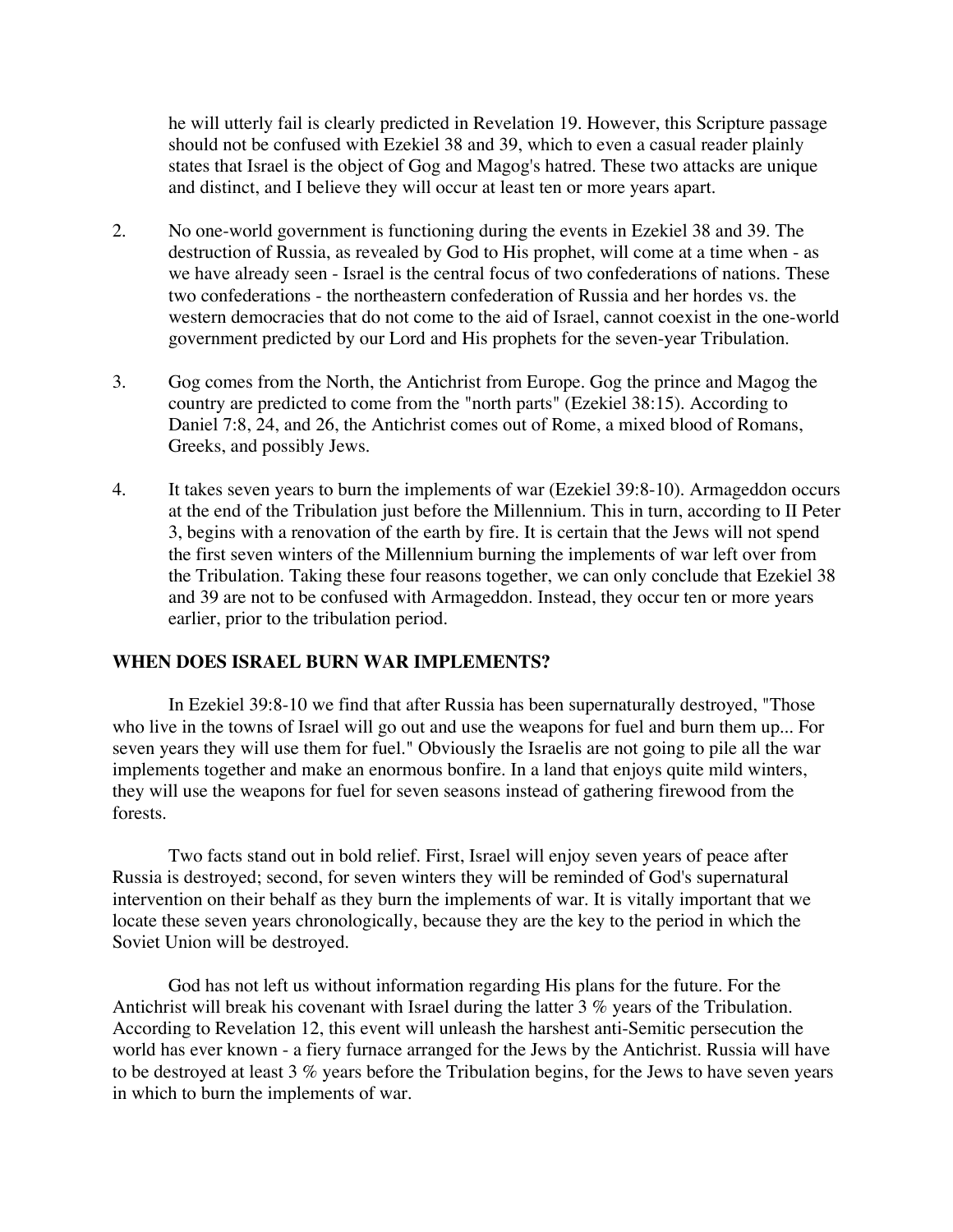The entire seven-year period of burning could occur before the Tribulation begins, but there is no way to be certain of this. We can only speculate as to whether the seven-year period occurs entirely before the Tribulation. We know that it cannot extend beyond the Tribulation.

## **WHAT ABOUT THE RAPTURE?**

Most premillennial scholars place the rapture of the church before the Tribulation. The biggest misconception of some pretribulationists is that the Second Coming of Christ for His church (the Rapture) and the beginning of the tribulation are simultaneous. They may be, but no passage of Scripture requires it. We must remember that the Tribulation is not started by the rapture of the church but by the signing of the covenant between the Antichrist and Israel.

Admittedly, I Thessalonians 4:17-18 and II Thessalonians 2- which describe the Rapture, the Tribulation, and the revelation of the man of sin or Antichrist - parallel the signing of the covenant. But it is important not to tie them together. The Rapture could take place several years prior to the tribulation period. The closer we get to the actual occurrence of these events, however, the more we are inclined to believe that they could happen in close succession. If they do indeed occur in close proximity or simultaneously, the church will still be on earth when Russia invades Israel and is destroyed by God.

Any chronology of the Rapture and the invasion of Israelis speculative and should be given wide flexibility. However, it is instructive to examine some of the possibilities.

### **WHEN WILL GOD DESTROY RUSSIA?**

Having considered the possibilities for the seven years when the implements of war are burned, we can only speculate on the possible time of the invasion of Israel and the subsequent destruction of Russia. Although we know they will take place a minimum of 3 1/2 years before the Tribulation, no one can predict when the Tribulation will occur; the exact time of our Lord's return is known only to God.

One thing is certain - Russia and her hordes will be destroyed before the Antichrist arrives on the scene and signs his covenant with Israel. So which comes first: Russia's destruction or Christ's return?

There is no simple and dogmatic answer to the question of whether Russia's destruction comes before Christ's return. The Bible does not offer conclusive evidence, and my suggested answer should be regarded as somewhat speculative.

The Rapture may occur in any of four possible time sequences: before Russia is destroyed, immediately afterward, long afterward, or simultaneously with the signing of the covenant between the Antichrist and Israel

1. "You will come up against My people Israel like a cloud, to cover the land. It will be in the latter days that I will bring you against My land, so that the nations may know Me,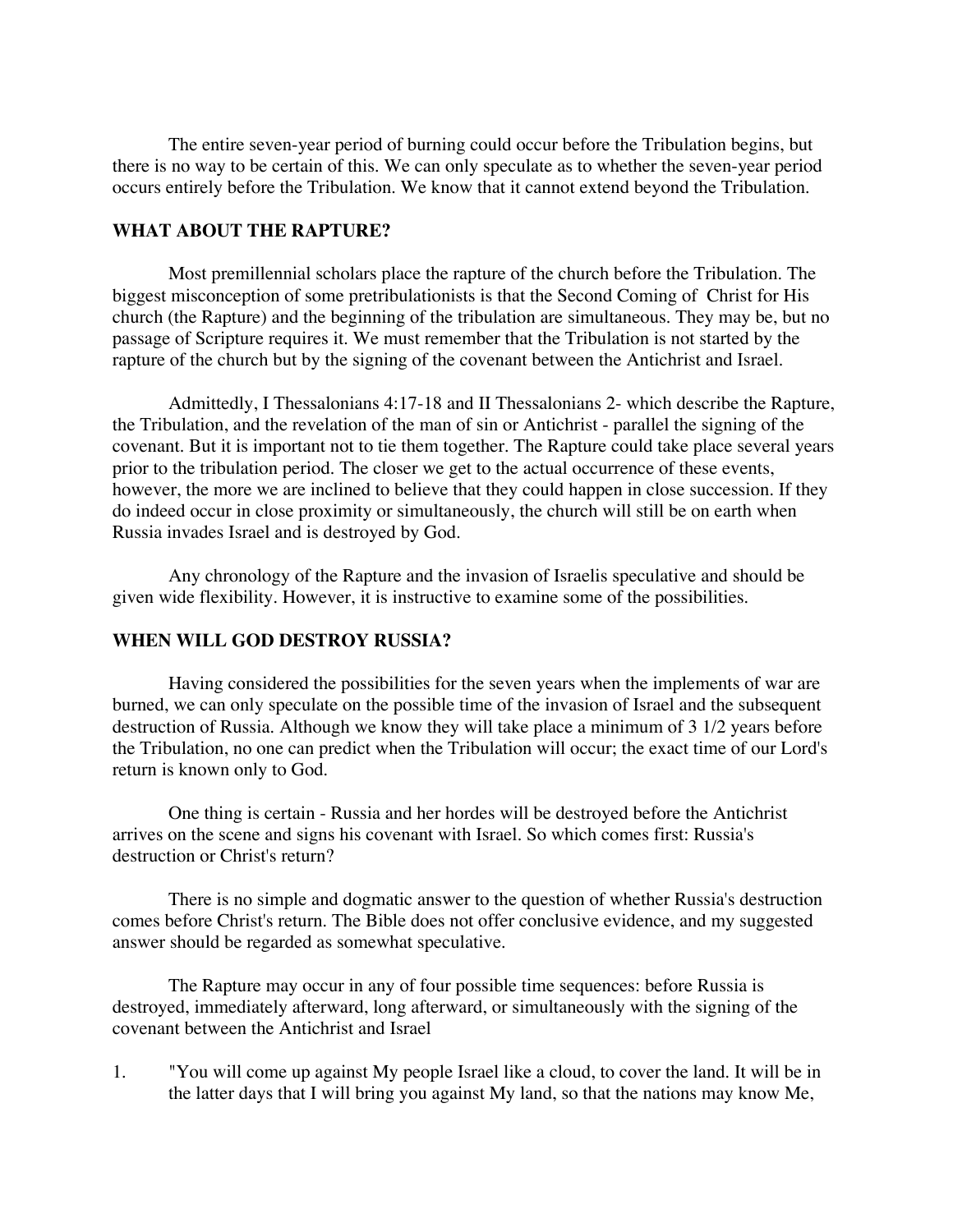when I am hallowed in you, 0 Gog, before their eyes... 'so that the fish of the sea, the birds of the heavens, the beasts of the field, all creeping things that creep on the earth, and all men who are on the face of the earth shall shake at My presence. The mountains shall be thrown down, the steep places shall fall, and every wall shall fall to the ground" (38:16,20).

2. "Thus I will magnify Myself and sanctify Myself, and I will be known in the eyes of many nations. Then they shall know that I am the LORD" (38:23).

- 3. "And I will send fire on Magog and on those who live in security in the coastlands. Then they shall know that I am the LORD" (39:6).
- 4. "So I will make My holy name known in the midst of My people Israel," (39:7a).
- 5. "and I will not let them profane My holy name anymore. Then the nations shall know that I am the LORD, the Holy One in Israel" (39:7b).
- 6. "I will set My glory among the nations; all the nations shall see My judgment which I have executed, and My hand which I have laid on them: (39:21).
- 7. "So the house of Israel shall know that I am the LORD their God from that day forward" (39:22).
- 8. "When I have brought them back from the peoples and gathered them out of their enemies' lands, and I am hallowed in them in the sight of many nations, then they shall know that I am the LORD their God, who sent them into captivity among the nations, but also brought them back to their land, and left none of them captive any longer" (39:27- 28). God, in remaining generally silent for the past 1,900 years, has chosen to make the skeptics believe in Him by faith rather than by physical demonstration. The destruction of Russia will be a striking exception.

# **THE MOST MEMORABLE DAY IN MODERN HISTORY**

This world has known many memorable days: the creation of the earth, the flood in the days of Noah, the death and resurrection of Jesus Christ. Since then, nothing in the physical world shows the irrefutable hand of God in terms that the most sophisticated unbeliever can understand.

When our Lord walked on the earth, He performed such mighty miracles that even His greatest enemies had to acknowledge that He was endowed with supernatural power. Thinking people who saw Him walk on water, calm the troubled storms, multiply a boy's lunch to feed thousands of people, heal all manner of diseases, cast out demons, and even raise the dead were forced to admit, "No one could perform the miraculous signs you are doing if God were not with him" (John 3:2).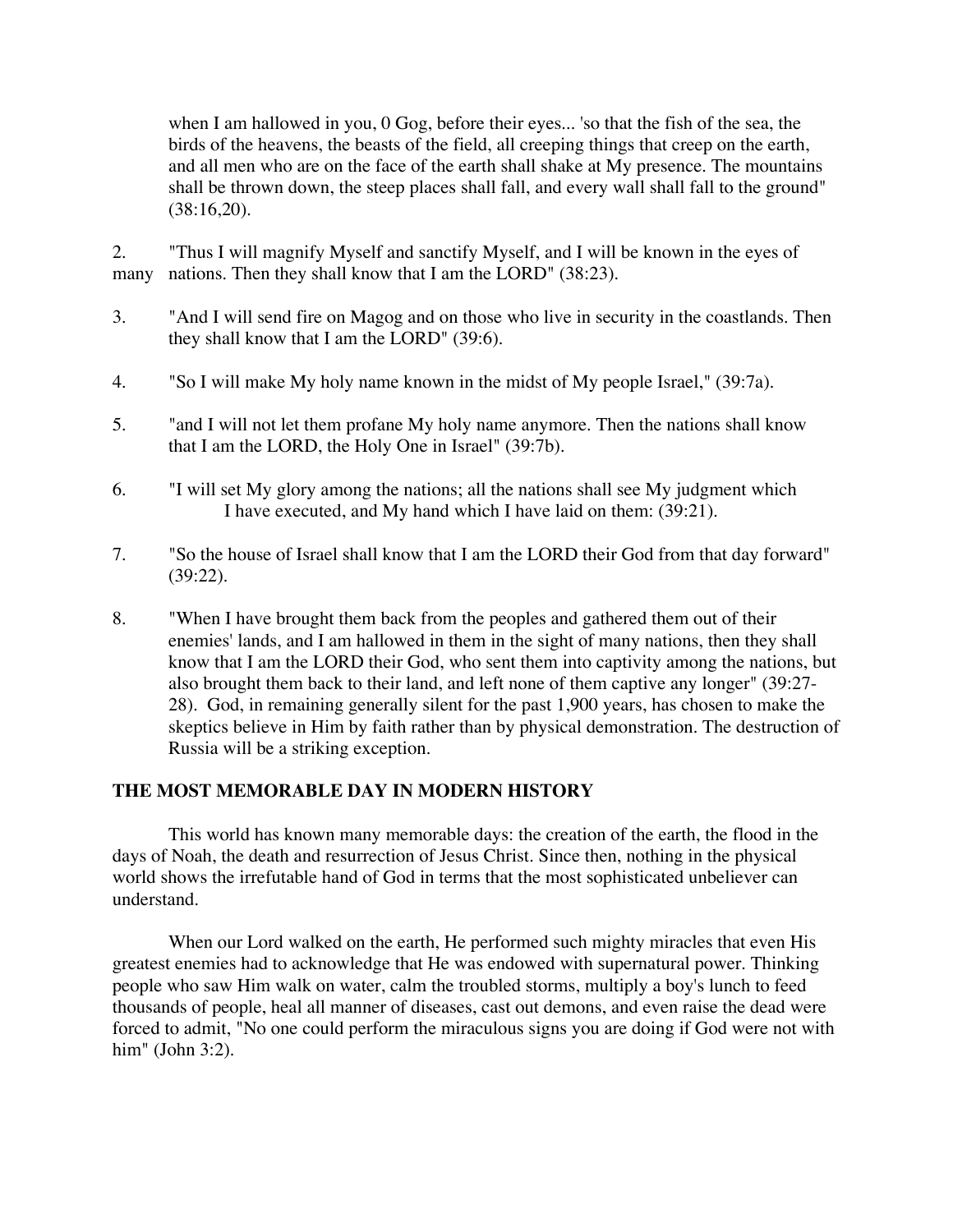The Sovereign Lord will intervene at a climatic time in world history and instantly solve one of its greatest problems by completely eliminating Russia and their Muslim allies. In one dynamic moment He will judge Russia, save Israel, and prove to the most skeptical minds that a supernatural God does exist. I can grieve over the enormous loss of human life that such an event will cause; but I can also rejoice in God's willingness to manifest His supernatural power so that all the world will know that He is the Lord. Notice carefully, there is nothing here that indicates China or the kings of the east are involved at all.

That "memorable day" will spark in many a personal belief in the existence of an omnipotent God. The skeptical nations and even the skeptics living in Israel will believe. The result will be the greatest soul harvest in history. That alone could explain why He wants all the world to know that He is the Lord!

## **NOT A 200 MILLION MAN ARMY!**

In the May 21st 1965 issue of TIME Magazine the author of an article on China threw a hand grenade into the laps of prophecy preachers by stating that The Chinese had the potential of yielding an army of "200 million troops." <sup>8</sup>

That specific number, coincidentally identical to the one found in Revelation 9:16, predicting that during the Tribulation period at the blowing of the sixth Trumpet judgment, 200 million horsemen would be unleashed and would go out to slay "one third of men." This similarity in number of troops triggered an outbreak of speculation that found many suggesting that the two hundred million would come with the kings of the east to do battle with Christ at the consummation of the end of this age known as The Battle of Armageddon.

While there is no question that the armies of the Orient, which come to that bathe, at the very end of the Tribulation, will be enormous, due to the incredible population of those countries. It definitely is not the 9:16 army. Consider the following reasons...

- In the first place, that army goes out during the sixth seal, which occurs near the middle of the Tribulation, the 16:12 army goes out at the end of the Tribulation.
- The 200 million in 9:16 are not humans, they are demons, they do things that men cannot do and have a supernatural affect on the earth.
- They kill one third of the world population, or approximately one and a half billion people from the Euphrates to the Holy Land. The fact is there aren't that many people in the entire region. In addition, Revelation 9 has a worldwide view.
- The TIME Magazine article included all the men and women under arms in China, including their local militias or defense forces. There is no way in this world the communist government could risk committing all their military and armament to the middle east for they know their freedom hungry citizens would revolt before they got back. Besides, the logistics of moving an army of 200 million from the Orient across the Euphrates and the Arabian Desert to the little land of Israel seems impossible. That would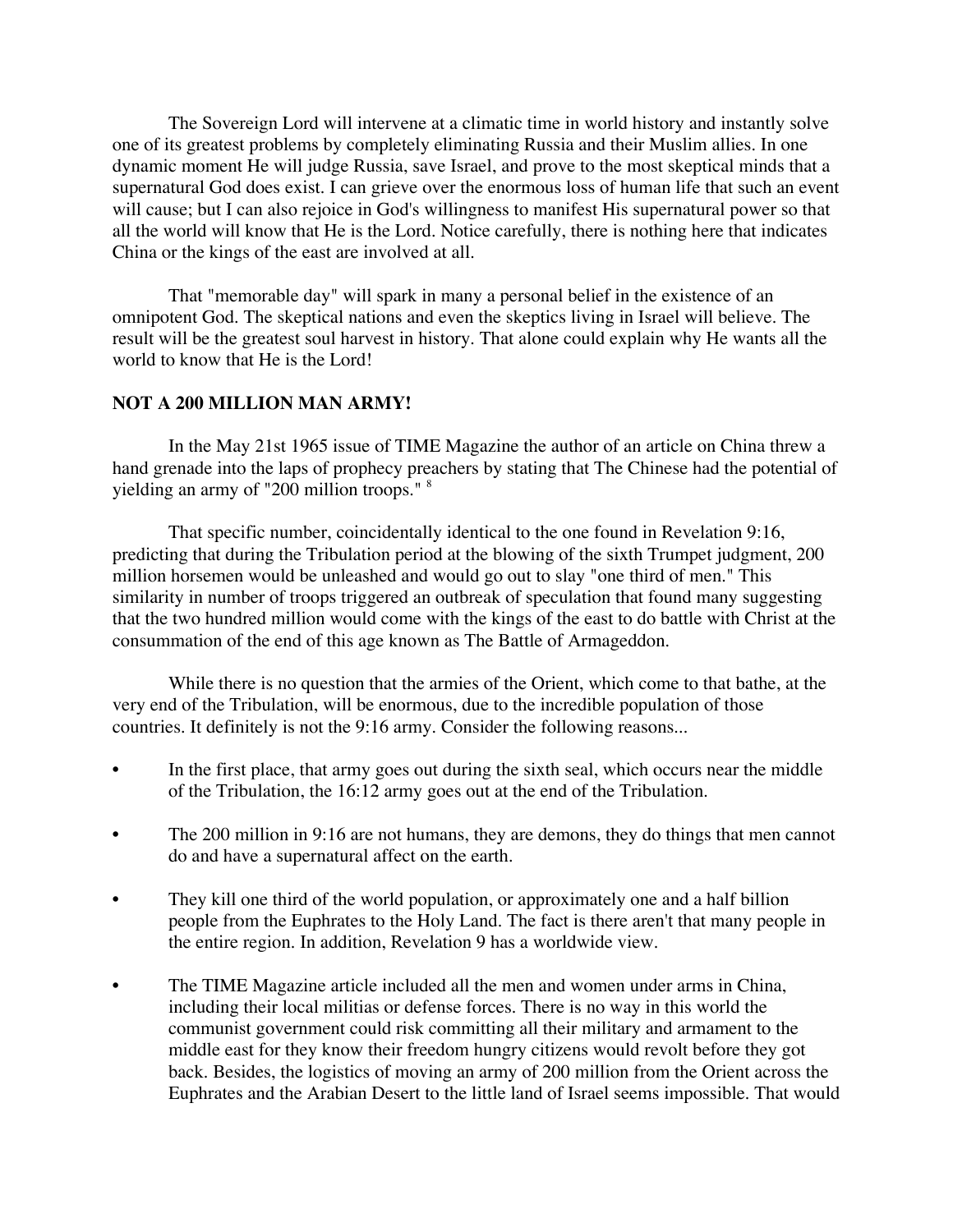consist of four times as many troops as were utilized in all of World War 11 and that stretched from the South Pacific through Europe and into the near east and lasted over five years. This battle is accomplished in a matter of days.

For these and other reasons it is not realistic or scripturally necessary to assume that the armies of 16:12 are synonymous with those of 9:16. It is more likely that when the Euphrates River, the natural boundary between east and west for sixteen hundred miles is "dried up," that the "kings of the east" will march a sizable army across to battle with the King of Kings. That army will probably be more like three to five million strong. Remember, they will be joined in the valley of Meggido by huge armies from all over the world and while that valley is vast and as Napoleon has said, "the most ideal natural battlefield in the world," even it has a limit to how many people it can hold.

#### **"WHEN WILL THESE THINGS BE?"**

The significance of the rise of China at this strategic time in history to the point that she is becoming a principle player among the nations of the world was not lost on the perceptive prophecy expert Dr. John Walvoord. He saw the prophetic significance of their rise to prominence back in 1967 when he wrote;

The fact that the rise of Asia has occurred in our twentieth century with so many rapid and unexpected developments is another evidence that the world is moving toward its final climax and the end of the times of the Gentiles. In Asia, as in other parts of the world, the stage is being set for the final drama in which the kings of the east will have their important part.<sup>9</sup>

If he were writing on that subject today he might be inclined to say the curtain is about to rise. We are convinced that the rise of China to world prominence economically and militarily in our day is prophetically speaking a most significant event. For we are the first generation that has witnessed the sleeping giant of China reach the potential of fulfilling this prophecy. No one doubts that unless something drastic and unforeseen occurs soon, China will gain control of most of the countries of the east, with whom she shares many religious and cultural similarities. That she could be led in these very days by her master, the dragon, "that old serpent, the devil" the deceiver of men, to so rebel against God that she would actually join the armies of the world in opposition to the Coming of Jesus Christ is realistic. What is needed to bring them to that capability? Very little! Just the deceiving spirit forward by John the Revelator. They are almost there today and could gain control of the entire Orient in ten or at most twenty years.

And remember, this does not take place until seven years after the rise of the antichrist, which follows the rapture of the church. More than enough time to prepare to fulfill 16:12! Just one more reason we have to believe Christ may return for His church in our generation.

 $\frac{1}{1}$ <sup>1</sup> Citizens' Intelligence Digest, May 1997, article by John Wheeler, Jr., CLINTON AND THE CHINESE BANDITS.

<sup>&</sup>lt;sup>2</sup> THE NATIONS IN PROPHECY by John Walvoord, pp. 141, Zondervan Publishers, Grand Rapids, Ml, 1976.

<sup>&</sup>lt;sup>3</sup> THE SLEEPING DRAGON AWAKES by Chuck Missler, pp.19, Koinania House, Inc., Coeurd'Alene, ID, 1996.